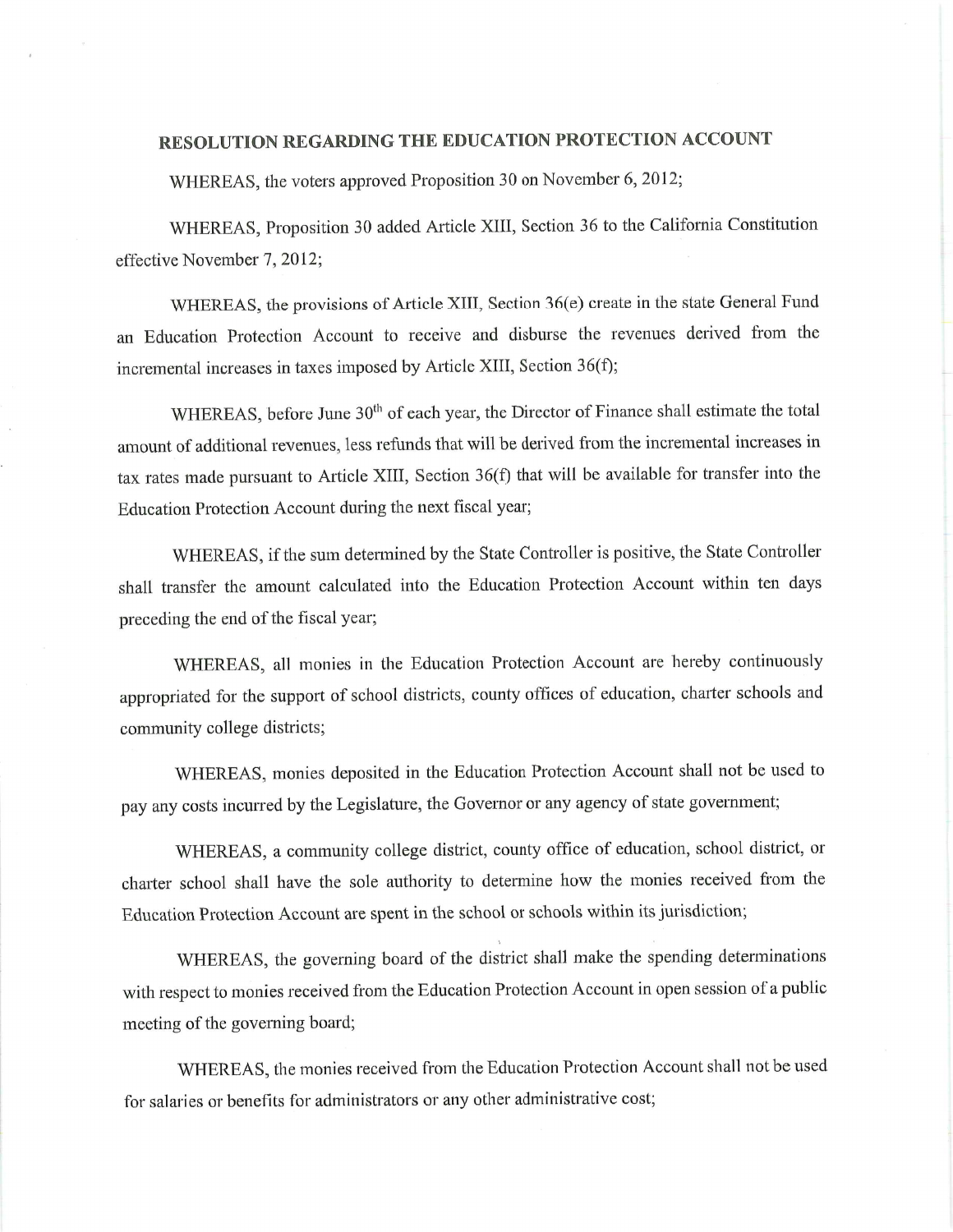WHEREAS, each community college district, county office of education, school district and charter school shall annually publish on its Internet website an accounting of how much money was received from the Education Protection Account and how that money was spent;

WHEREAS, the annual independent financial and compliance audit required of community college districts, county offices of education, school districts and charter schools shall ascertain and verify whether the funds provided from the Education Protection Account have been properly disbursed and expended as required by Article XIII, Section 36 of the California Constitution;

WHEREAS, expenses incurred by community college districts, county offices of education, school districts and charter schools to comply with the additional audit requirements of Article XIII, Section 36 may be paid with funding from the Education Protection Act and shall not be considered administrative costs for purposes of Article XIII, Section 36.

## NOW, THEREFORE, IT IS HEREBY RESOLVED:

The monies received from the Education Protection Account shall be spent as 1. required by Article XIII, Section 36 and the spending determinations on how the money will be spent shall be made in open session of a public meeting of the governing board of California Virtual Academy at Maricopa;

In compliance with Article XIII, Section 36(e), with the California Constitution,  $\overline{2}$ . the governing board of the California Virtual Academy at Maricopa has determined to spend the monies received from the Education Protection Act on certificated teacher salaries and benefits, facilities, rents, leases, maintenance and operations, 1% oversight, and special education instruction services.

Voice Vote:

| Ayes: |  |  |
|-------|--|--|
|       |  |  |

September 13, 2021 Date:

Certification of Board Secretary: Ajuan Asules